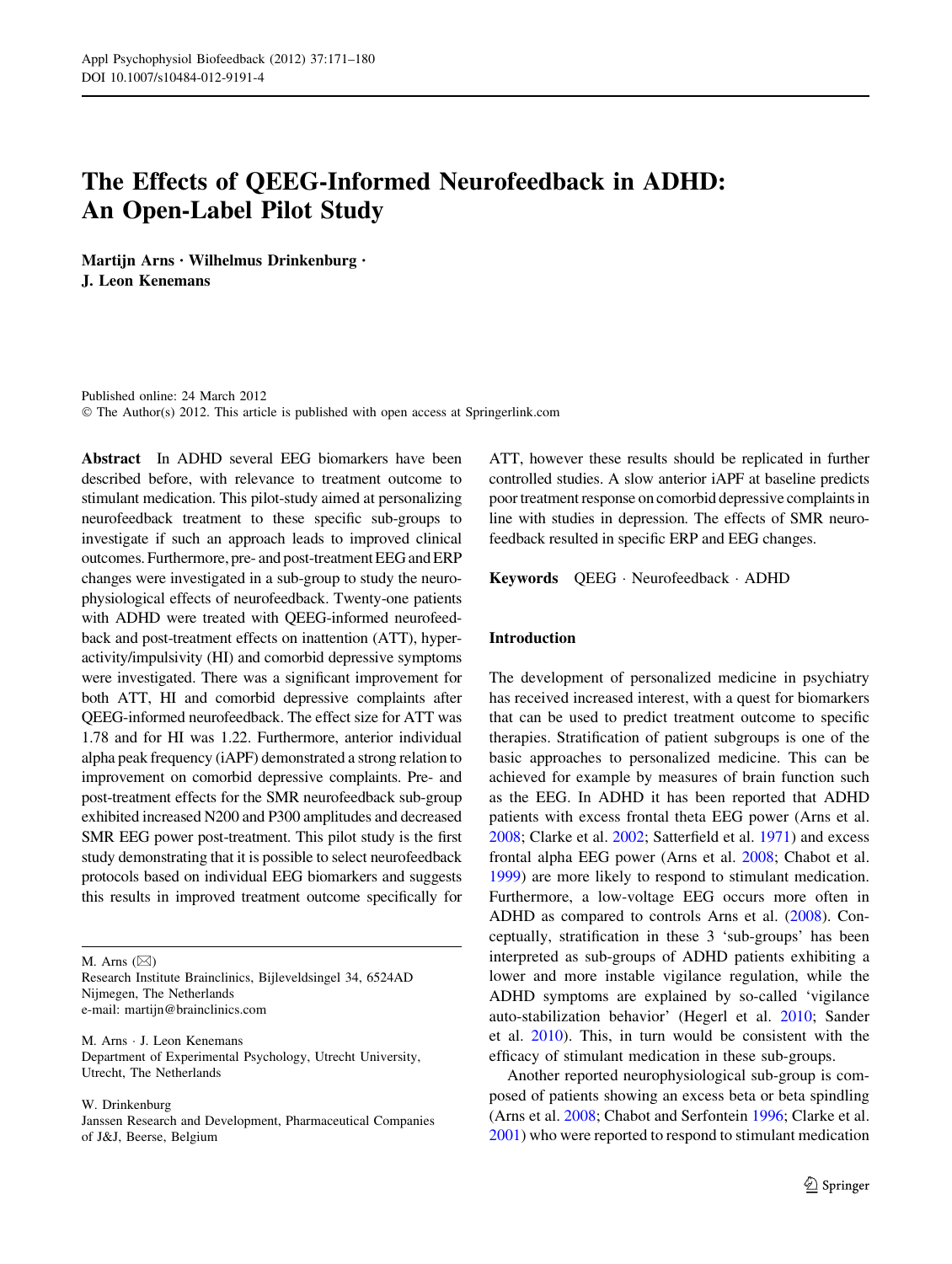by Clarke et al. ([2003\)](#page-8-0) whereas Arns et al. ([2008\)](#page-8-0) reported a lack of a significant improvement on impulsivity and inattention (ATT) after stimulant medication. Finally, ADHD patients with a slowed individual Alpha Peak Frequency (iAPF) do not respond to stimulant medication (Arns et al. [2008\)](#page-8-0) which presumably characterizes a non-specific trait of non-response to various treatments because deviations in this measure have also been found in non-responders (NR) to antidepressants (Ulrich et al. [1984\)](#page-9-0) and repetitive transcranial magnetic stimulation (rTMS) in depression (Arns et al. [2010,](#page-8-0) in press; Conca et al. [2000](#page-8-0)).

Recently a meta-analysis on the effects of neurofeedback in the treatment of ADHD has been published in which it was concluded that neurofeedback resulted in large and clinically relevant effect sizes (ES) for ATT and impulsivity and a low to medium ES for hyperactivity (Arns et al. [2009\)](#page-8-0). Furthermore, several studies have demonstrated that the effects of neurofeedback are maintained over 6 months follow-up (Gevensleben et al. [2010](#page-8-0); Leins et al. [2007](#page-9-0); Strehl et al. [2006](#page-9-0)). However, several recent studies employing placebo controlled designs failed to find a difference between neurofeedback and sham-neurofeedback consisting of a non-contingent feedback control condition (Lansbergen et al. [2011;](#page-9-0) Perreau-Linck et al. [2010](#page-9-0)). Although both comprised small sample sizes (Perreau-Linck et al.  $(2010)$  $(2010)$ : N = 4 and Lansbergen et al.  $(2011)$  $(2011)$ :  $N = 8$ ) and had methodological limitations such as the use of auto-tresholding and unconventional QEEG based protocols (Lansbergen et al. [2011](#page-8-0)) these studies warrant more research into the specificity of neurofeedback in ADHD.

In a pioneering study by Monastra et al. [\(2002\)](#page-9-0) only ADHD patients with a deviating theta/beta ratio were selected and treated with theta/beta neurofeedback, which resulted in a substantial ES of 1.8 on ATT, which for that reason was excluded from the meta-analysis by Arns et al. ([2009](#page-8-0)). Therefore, in this study we aimed to personalize the neurofeedback protocol based on the individual EEG pattern—as described above—to investigate if such an approach leads to better clinical results as compared to Arns et al. ([2009](#page-8-0)). Additionally we expect that patients with a slow iAPF will be NR to neurofeedback. Furthermore, pre- and post-treatment EEG and ERP changes will be investigated to investigate if neurofeedback results in any neurophysiological changes suggestive of a neurophysiological normalization, which is assumed to be the rationale behind neurofeedback.

## Methods

Participants

This study is an open-label pilot study. All files from patients seen in our clinic (Brainclinics, Nijmegen, The Netherlands) between August 12th 2008 and September 12th 2010 were screened. Patients were screened for ADHD or ADD by a clinical psychologist using a structured interview (MINI Plus Dutch version 5.0.0, for adults or MINI KID for children) during intake. During intake, every 10th session and outtake a DSM-IV based self-report scale for ADHD symptoms (Kooij et al. [2005\)](#page-8-0) was assessed. Mood disorders are very common in (adult) ADHD (38 %: Kessler et al. [2006\)](#page-8-0) hence the Becks depression Inventory (BDI) was also assessed when comorbid depressive complaints were present at screening. Only subjects with a primary diagnosis of ADHD/ADD were included in the study. Only results at pre-treatment, mid-treatment and at post-treatment will be reported. All patients signed an informed consent form before treatment was initiated.

## Pre- and Post-assessments: QEEG and ERP's

EEG and ERP recordings were performed using a standardized methodology and platform (Brain Resource Ltd., Australia), details of this procedure have been published elsewhere (Arns et al. [2008](#page-8-0); Williams et al. [2005\)](#page-9-0) and details of reliability, validity and across site-consistency of this EEG and ERP procedure have been published here (Clark et al. [2006](#page-8-0); Paul et al. [2007;](#page-9-0) Williams et al. [2005](#page-9-0)). This methodology has been used in more than 250 publications and an overview of these methods and publications can be found on [www.brainnet.net.](http://www.brainnet.net)

In summary, patients were seated in a sound and light attenuated room, controlled at an ambient temperature of 22 °C. EEG data were acquired from 26 channels: Fp1, Fp2, F7, F3, Fz, F4, F8, FC3, FCz, FC4, T3, C3, Cz, C4, T4, CP3, CPz, CP4, T5, P3, Pz, P4, T6, O1, Oz and O2 (Quikcap; NuAmps; 10–20 electrode international system). Data were referenced to averaged mastoids with a ground at Fpz. Horizontal eye movements were recorded with electrodes placed 1.5 cm lateral to the outer canthus of each eye. Vertical eye movements were recorded with electrodes placed 3 mm above the middle of the left eyebrow and 1.5 cm below the middle of the left bottom eyelid. Skin resistance was  $\leq$  K Ohms for all electrodes. A continuous acquisition system was employed and EEG data were EOG corrected offline. The sampling rate of all channels was 500 Hz. A low pass filter with attenuation of 40 dB per decade above 100 Hz was employed prior to digitization. The auditory event-related potential was measured during an auditory oddball task. During EEG recording patients were exposed to a series of high and low pitched tones. They were asked to press a button with their left and right index finger in response to the high-pitched tone, while keeping their eyes fixed on a red dot presented on a computer screen in front of them. Subjects were asked to sit quietly.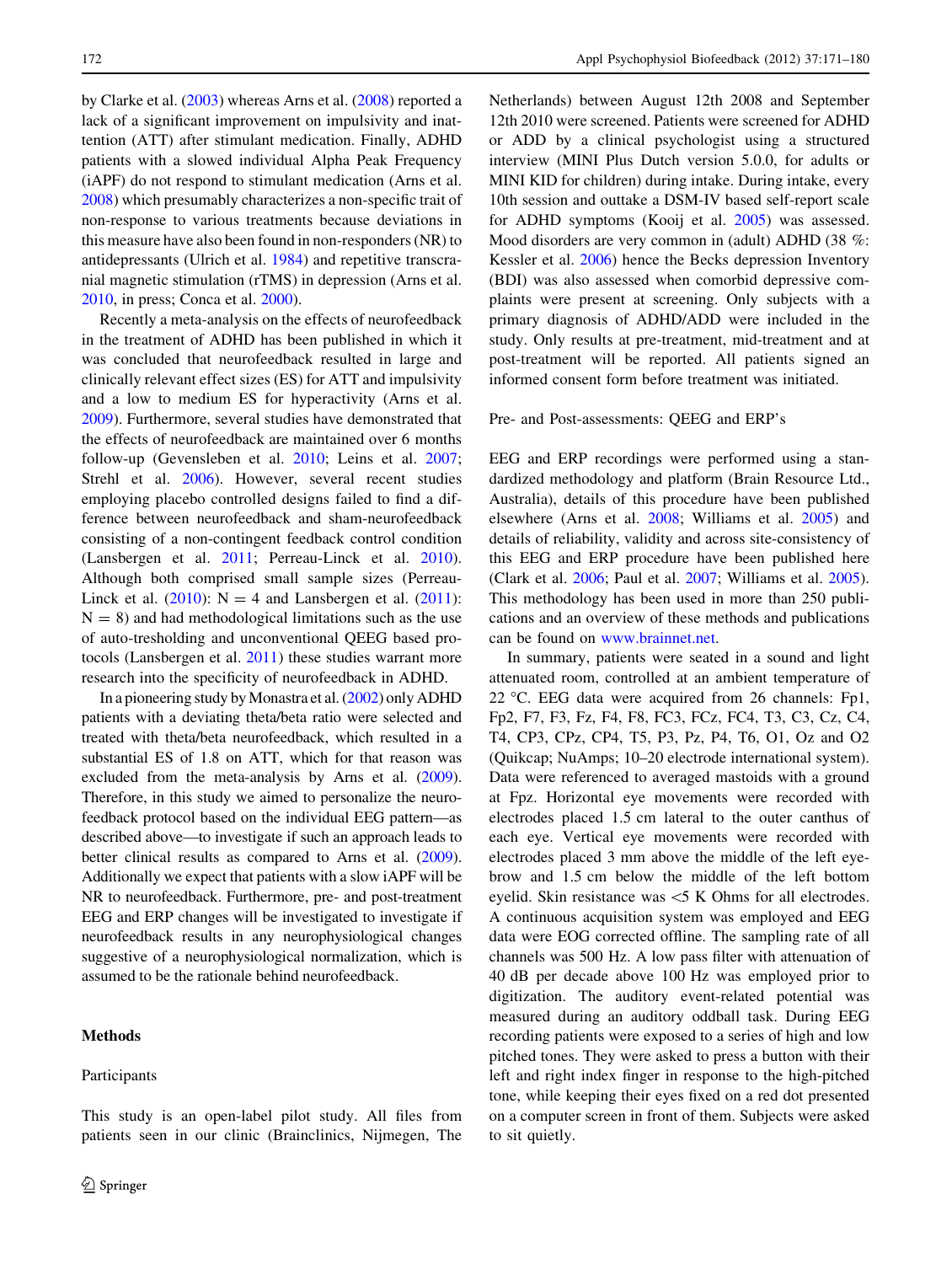## QEEG Informed Neurofeedback Protocols

The QEEG was used to establish the neurofeedback protocol by visual inspection of the raw EEG followed by inspection of the deviating Z-scores after comparison to the Brain Resource International Brain database. More details on this procedure for the use in ADHD have been published by Williams et al. ([2010\)](#page-9-0). The QEEG informed selection of neurofeedback protocols in line with the four ADHD subtypes presented in the introduction (Frontal Theta, Frontal Alpha, Low Voltage and Excess Beta) was based on the decision rules as outlined below. These subtypes and recommendations are in line with the EEG Phenotype approach (see: Johnstone et al.  $(2005)$  $(2005)$  $(2005)$  for more details and background). For most clients two neurofeedback protocols were used throughout the treatment, with the goal to use at least one of the well-established protocols (SMR/Theta or Theta/Beta) and one additional protocol based on other QEEG findings and symptoms. The locations for C3 and C4 for the SMR protocol were established using TMS to localize the area where a visual response of the musculus abductor pollicis (thumb movement) was observed, in order to also personalize the neurofeedback location to be exactly localized above the sensori-motor strip.

The following decision rules were used to obtain QEEGinformed neurofeedback protocols:

- 1. Frontocentral Theta/(beta) protocol: If excess frontocentral theta was observed then the midline site (Fz, FCz or Cz) where this activity was maximal was chosen and the exact theta frequency band was determined from the QEEG report by inspecting the Z-scores for single hertz bins in the theta frequency range. In these patients hence a theta/beta protocol was used with an additional reward on beta (15–20 Hz). When there was beta-excess, only theta would be downtrained and no beta reward was used. When theta was normal but beta was decreased only beta was rewarded.
- 2. Frontocentral alpha protocol: If there was excess fronto-central alpha (especially during eyes open) then the midline site where this activity was maximal was chosen and next this activity was downtrained. If there was no excess beta activity or beta spindles then a beta reward was also used.
- 3. Beta-downtraining protocol: If excess beta or beta spindles were present then the site where this activity was maximal (Z-score) was identified and selected as training site. The exact training frequency was established from the QEEG single Hz bin Z-scores and this frequency was specifically downtrained. No further inhibits or rewards were used.
- 4. A low-voltage EEG: If this type of EEG was observed, then an 'SMR protocol' was used (either rewarding SMR spindles with a 0.25 s. duration, or SMR/theta at C3/C4). When there was also a lack of alpha power during eyes closed, alpha uptraining during Eyes Closed at Pz (Alpha-uptraining protocol) was added, as suggested by Johnstone et al. ([2005](#page-8-0)).
- 5. If there were no clear QEEG deviations and/or if sleep problems were a main complaint, then an 'SMR protocol' was used (the side was chosen based on the location where the 12–15 Hz activity was lowest).

In all protocols EMG inhibits were employed whereby the EMG (55–100 Hz) had to be kept below 5–10  $\mu$ V. An overview of all protocols used in this study is depicted in Table [1](#page-3-0).

## Neurofeedback Treatment

Treatment was carried out by a masters level psychologist specialized in neurofeedback, supervised by the first author. Sessions took place 2–3 times a week, for 20–30 min provided in 5 min blocks separated by a 2 min pause. The wireless Brainquiry PET 4.0 (Brainquiry B.V.) and BioExplorer software (CyberEvolution, Inc.) were used to provide visual feedback (bargraphs or neuropuzzles) and auditory feedback. Tresholds were set to achieve a 75–80 % reward per training contingency. For discrete SMR training the threshold was aimed at providing 1-min reward during a 5-min period, or adjusted consequently.

## Data Analysis

## Clinical Outcome

All patients treated have been included in the analysis, including patients who dropped out or who did not respond to treatment.

ADHD patients were classified into the following groups based on outtake data:

- *Responder* (*R*): At least a 50 % reduction on one or both subscales of the ADHD self-report rating scale [ATT or Hyperactivity/Impulsivity (HI)] at outtake.
- *Drop-out (DO)*: When a patient did not take more than 20 sessions and could not be classified a responder. A last observation carried forward (LOCF) procedure was used to handle these data in that the last available scores (at session 10) were used as 'outtake'.
- *Non-responder (NR)*: A patient not meeting criteria for being a 'responder' who finished more than 20 sessions of neurofeedback.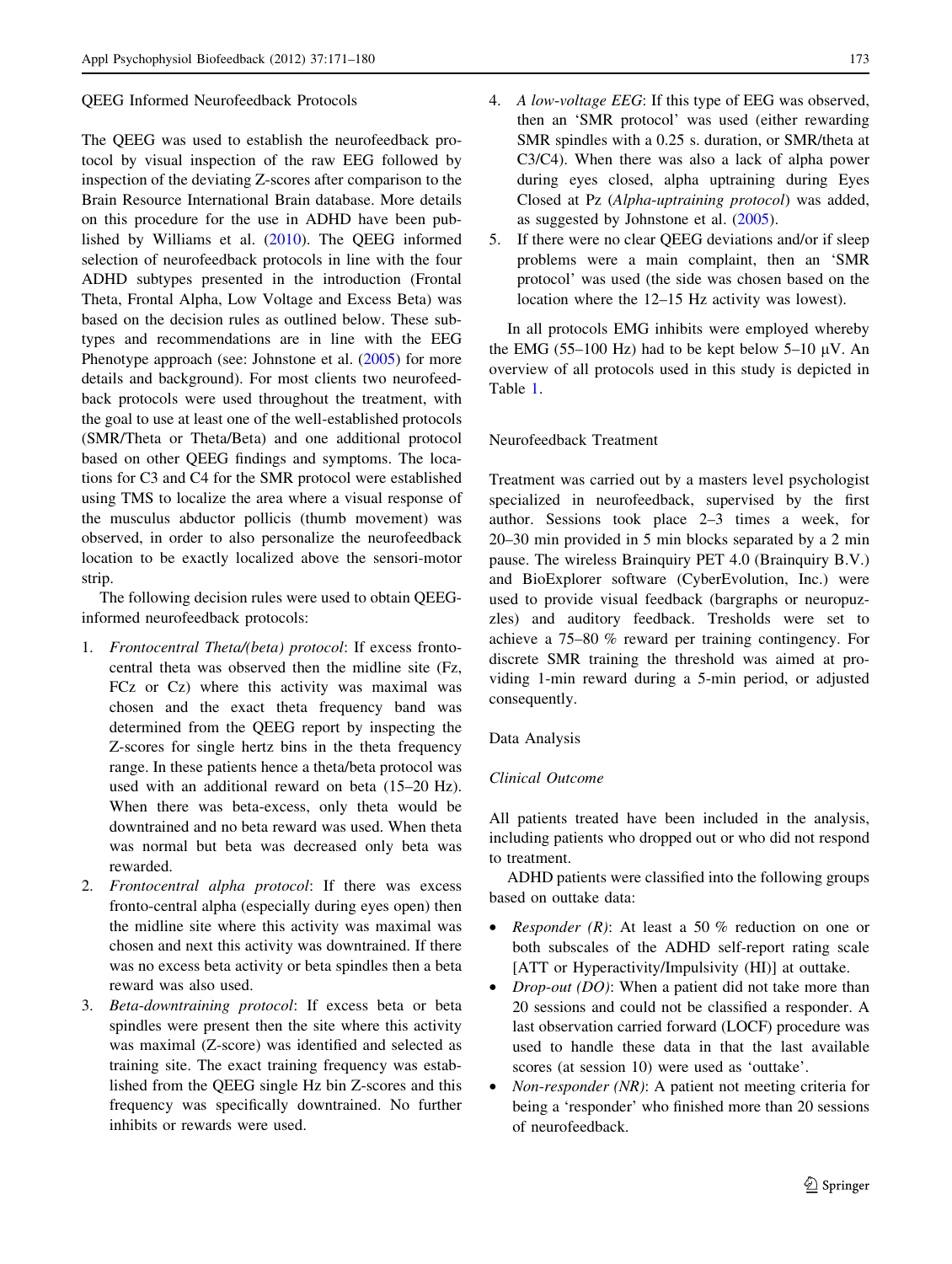| $\rm ID$ | Frontocentral T/(b) | Frontocentral Alpha/(b) | Beta downtraining | <b>SMR</b> Protocol | Alpha uptraining |
|----------|---------------------|-------------------------|-------------------|---------------------|------------------|
| 1        |                     | $\mbox{Pz}$ (EO)        |                   |                     |                  |
| 2        |                     |                         | 1                 |                     |                  |
| 3        |                     |                         |                   |                     |                  |
| 4        |                     |                         |                   |                     |                  |
| 5        |                     |                         |                   |                     |                  |
| 6        |                     |                         |                   |                     |                  |
| 7        |                     |                         |                   |                     |                  |
| 8        |                     |                         |                   |                     |                  |
| 9        |                     |                         |                   |                     |                  |
| 10       |                     |                         |                   |                     |                  |
| 11       |                     |                         |                   |                     |                  |
| $12\,$   |                     |                         |                   |                     |                  |
| 13       |                     |                         |                   |                     |                  |
| 14       |                     |                         |                   |                     |                  |
| 15       |                     |                         |                   |                     |                  |
| 16       |                     |                         |                   |                     |                  |
| $17\,$   |                     |                         |                   |                     |                  |
| $18\,$   |                     |                         |                   |                     |                  |
| 19       |                     |                         |                   |                     |                  |
| $20\,$   | $\mathbf{1}$        |                         |                   |                     |                  |
| $21\,$   |                     |                         |                   |                     |                  |

<span id="page-3-0"></span>Table 1 This table shows the neurofeedback protocols received by the different patients

Note that ID 1 received alpha downtraining at Pz (EO) since alpha was most specifically increased at that site All other patients received standard versions of the protocols as outlined above

## EEG and ERP Variables

The employed method used for calculation of the iAPF has been published before (Doppelmayr et al. [1998](#page-8-0); Lansbergen et al. [2011;](#page-8-0) Arns et al. in press) but in summary consisted of EOG correction of eyes open (EO) and eyes closed (EC) EEG data (Gratton et al. [1983](#page-8-0)); filtering (1–40 Hz), segmentation in 8 s. epochs and manual de-artifacting using Brain Vision Analyzer 2.0 (BVA). The FFT power spectrum (6–13 Hz for children and 7–13 Hz for adults) from EO was deducted from the FFT power spectrum from and the maximum (representative of maximum alpha suppression) was established at P3, Pz, P4, O1, Oz or O2. Furthermore, the average iAPF at anterior sites (F3, Fz and F4) was scored at the frequency with maximum alpha suppression. Data from the SMR (12–15 Hz), Alpha (8–12 Hz) and Beta band (15–20 Hz) were extracted using an FFT for pre- and post-treatment EEG's for EO and EC.

Conventional ERP averages were calculated at Pz. The peaks (amplitude and latency) of the N100, P200, N200 and P300 for the target waveforms of the ERP component were identified (relative to a pre-stimulus baseline average of  $-300$  to 0 ms).

#### Statistical Analysis

A repeated measures ANOVA with factor time (3 levels, pre-; mid-; and post-treatment) and between factor Child–Adult was used to investigate the effects on ATT and HI. One-way ANOVA's were used to investigate whether there were any baseline differences between R and NR on ATT, HI, BDI scores and iAPF and posterior and anterior iAPF were correlated with ATT, HI and BDI.

Pre- and post-treatment differences on ERP components were assessed using a repeated measures ANOVA with factor time (pre- and post-treatment) and for EEG power (alpha, SMR and Beta) using a repeated measures ANOVA with factor time (pre- and post-treatment) and a factor site (9 channels: FC3, FCz, FC4, C3, Cz, C4, CP3, CPz and CP4) and the within subject factor condition (EO or EC).

The within group ES for the neurofeedback effects were calculated using MetaWin 2.1 and these were plotted against the effect sizes from the meta-analysis obtained for the whole meta-analysis (Arns et al. [2009\)](#page-8-0) and the ES for Monastra et al. [\(2002](#page-9-0)).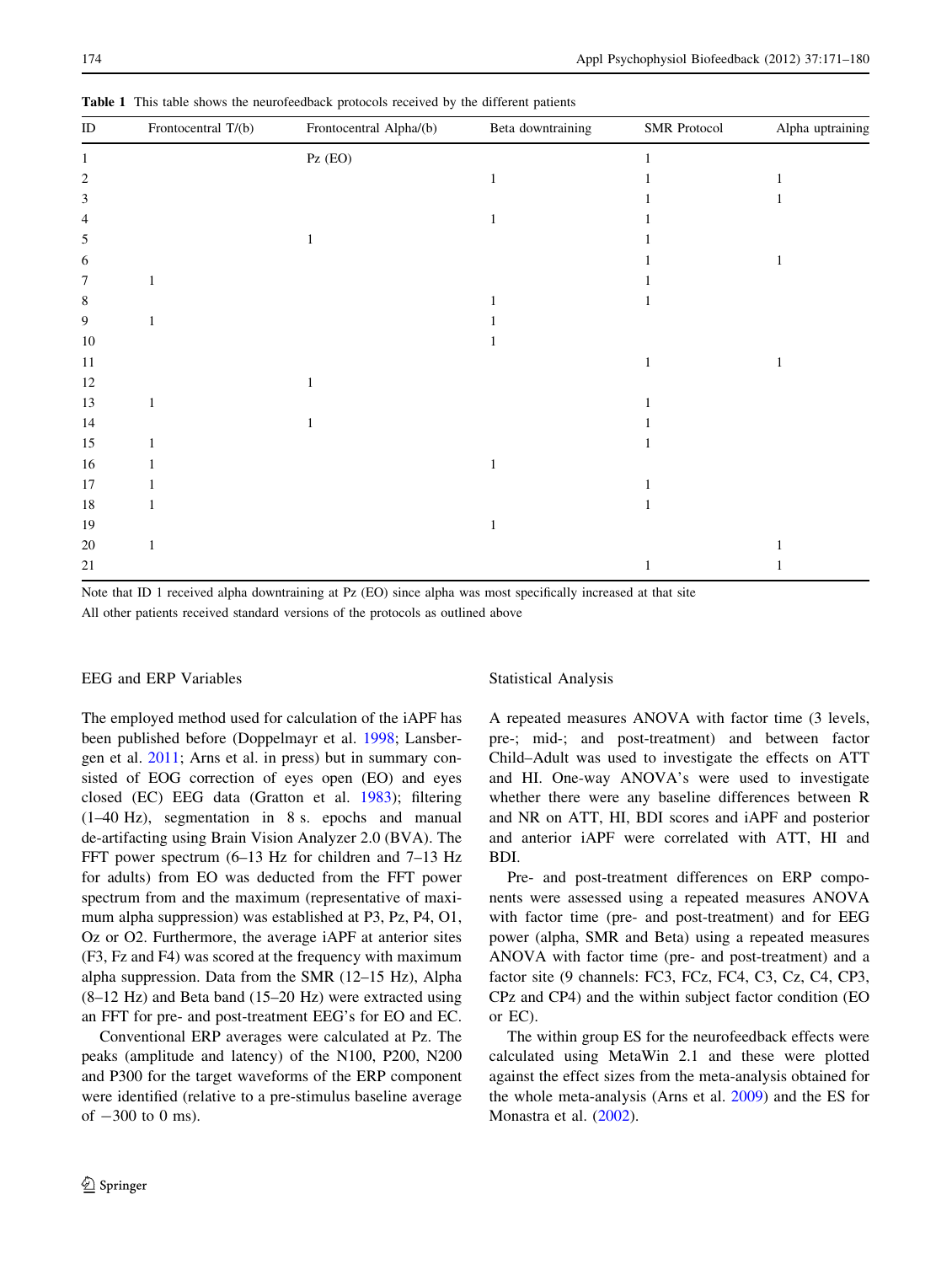<span id="page-4-0"></span>Table 2 Sample characteristics and neurofeedback protocols used in the present study

| Sample characteristics     |                         |  |
|----------------------------|-------------------------|--|
| Age                        | 29,95 (SD: 16,19) years |  |
| Gender                     | 8 female/13 male        |  |
| Children/adults            | 7 children/14 adults    |  |
| Medicated                  | 9/21                    |  |
| ADD/ADHD                   | 11/10                   |  |
| Number of sessions         | 33.62 (SD: 16.09)       |  |
| Neurofeedback protocols    |                         |  |
| SMR protocol               | 15/21                   |  |
| Theta/(beta) protocol      | 6/21                    |  |
| Beta-downtraining protocol | 7/21                    |  |
| Frontal alpha protocol     | 3/21                    |  |
| Alpha-uptraining protocol  | 6/21                    |  |

## Results

#### Clinical Outcome

Table 2 shows the sample characteristics and the neurofeedback protocols used. Note that 1/3th of the sample consisted of children and 2/3th consisted of adults with ADHD/ADD, and approximately half of the sample was diagnosed with ADD  $(N = 11)$  and the other half with ADHD ( $N = 10$ ). Six patients were medicated with methylphenidate, one with dextro-amphetamine, one with citalopram and one with risperidon.

General response rate was  $76\%$  (16/21), with three patients classified as a NR (14  $\%$ ) and 2 as a DO (10  $\%$ ). See Figs. 1, 2 for an overview of the results. Figure 1 demonstrates the effects on ATT and HI, whereas Fig. 2 shows the effects on the BDI reflective of comorbid depressive symptoms. For Fig. 2 only data from 12 subjects were available, since they initially presented with elevated depression scores whereas the remaining nine subjects did not.

The analysis only revealed significant effects of time (ATT:  $p = .000$ ; F = 16.377; DF = 2, 18; HI:  $p = .001$ ;  $F = 10.795$ ; DF = 2, 18; BDI:  $p = .003$ ; F = 14.517;  $DF = 2$ , 7) but no significant ATT X Child–Adult or





 $25$ 

20

 $10$ 

5

**BDI Score**  $15$ 

Fig. 2 Improvement on comorbid depressive symptoms for the patients across time (time effects:  $p = .003$ ; Left) and the significant correlation between the frontal iAPF and the percentage improvement in BDI scores ( $p = .002$ ;  $r = 0.851$ ; Right)

impulsivity X Child–Adult interactions, suggesting the effects of neurofeedback were similar for children and adults. Also see Fig. 1 for the scores on ATT and HI over time. There were no differences between R and NR on ATT, HI and BDI at baseline.

Figure [3](#page-5-0) below shows that the within subject ES from the current study for ATT was 1.78 and for HI was 1.22, compared to the within subject ES obtained from the metaanalysis (Arns et al. [2009\)](#page-8-0) and the Monastra et al. ([2002\)](#page-9-0) study.

Fig. 1 Clinical effects over time for the total group of ADHD/ADD patients at pretreatment, halfway treatment and post-treatment (averages plus SEM) for ATT and HI. All time effects were significant  $(p \le .001)$ 

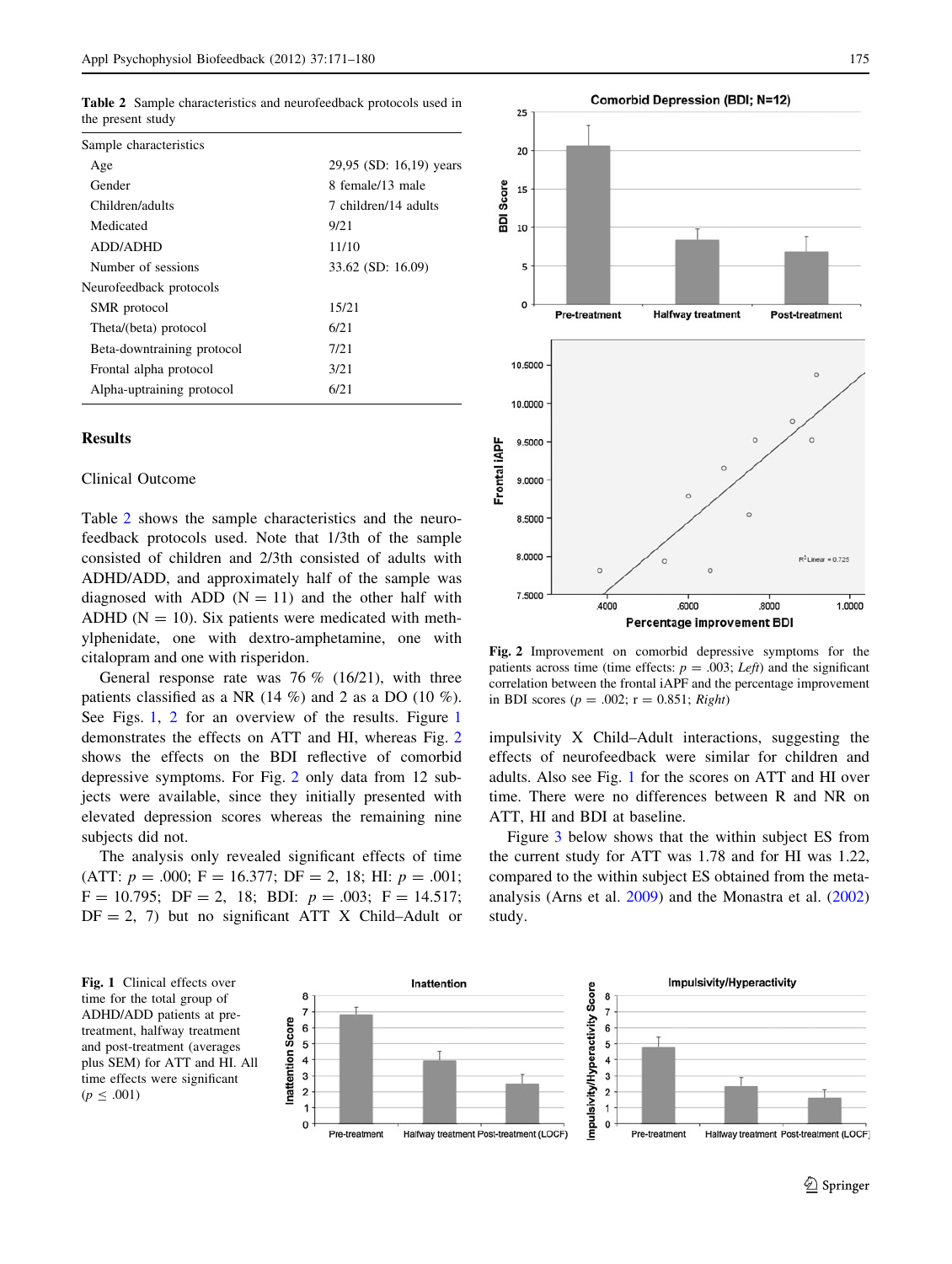<span id="page-5-0"></span>Fig. 3 ES for the different studies mentioned in the introduction and the ES obtained from the current study, with on the left ES for ATT and on the right ES for hyperactivity. Note that ES for hyperactivity for this study was based on a combined HI scale



# iAPF

Two subjects exhibited a low-voltage EEG that did not allow calculation of a reliable iAPF. Therefore, BDI data were available for 12 patients (who at baseline demonstrated an increased BDI score) and for 10 patients a correlation with the iAPF could be established. Furthermore, 2 ADD subjects had a score of 0 on HI hence no percentage change scores for HI was available for these two subjects.

No correlations were found between the iAPF (both anterior and posterior) with percentage improvement on ADHD ATT and HI. Furthermore, one-way ANOVA demonstrated no differences between R and NR on posterior and anterior iAPF, lending no support to the finding that NR displayed lower iAPF's.

A significant correlation was found between the anterior iAPF and the percentage improvement on the BDI  $(p = .002; r = 0.851, DF = 10)$  suggesting that patients with a slow iAPF improved much less on comorbid depressive complaints. Note that there were no correlations between the improvements on the BDI and ATT or HI hence this could not explain the clinical improvements. Figure [2](#page-4-0) depicts the improvement over time on the BDI scores and also the correlation between baseline anterior iAPF and improvement on the BDI after neurofeedback.

# Pre- and Post-treatment Effects of Neurofeedback on QEEG and ERP's

Due to the open-label nature of this study, pre-treatment and post-treatment data for EEG and ERP's were only available for six R treated with SMR neurofeedback.

There were no time effects neither for N100 and P200 amplitudes and latencies, nor for the N200 and P300 latency (all  $p > .18$ ). There was a significant time effect for N200 amplitude ( $p = .014$ ; F = 13.861; DF = 1, 5) and P300 amplitude ( $p = .004$ ; F = 24.190; DF = 1, 5). In Fig. [4](#page-6-0), the oddball ERP at Pz is visualized, demonstrating that there was a clear increase in N200 and P300 amplitude after neurofeedback treatment.

The repeated measures ANOVA for SMR power demonstrated a significant effect of time ( $p = .009$ ; F = 10.254; DF = 1, 10) and site  $(p = .033; F = 12.010;$  $DF = 8$ , 3). No Time  $\times$  Condition, Site  $\times$  Condition, Time  $\times$  Site or Time  $\times$  Site  $\times$  Condition interactions and no main effect of condition were found. For alpha power and beta power there were neither significant main effects nor significant interactions. In Fig. [5](#page-7-0) these data are depicted and as can be seen SMR power was significantly decreased post treatment. This figure further demonstrates the specificity of the effect for the SMR band only and not in the neighboring frequency bands alpha and beta.

## Discussion

This pilot-study is the first study to investigate in a systematic way the effects of QEEG-informed neurofeedback in ADHD. It was found that neurofeedback resulted in significant improvements on ATT, HI and comorbid depressive complaints and the response rate was 76 %. The ES obtained in this study were identical to the ES reported by Monastra et al. [\(2002](#page-9-0)) for ATT and were almost double the ES reported in the meta-analysis (Arns et al. [2009](#page-8-0)). In comparison, a recently conducted metaanalysis on the effects of stimulant medication in ADHD found an ES of 0.84 for Ritalin on ATT (Faraone and Buitelaar [2009\)](#page-8-0). Therefore, these results suggest that personalizing the treatment to the individual QEEG improves clinical outcomes, most clearly for ATT.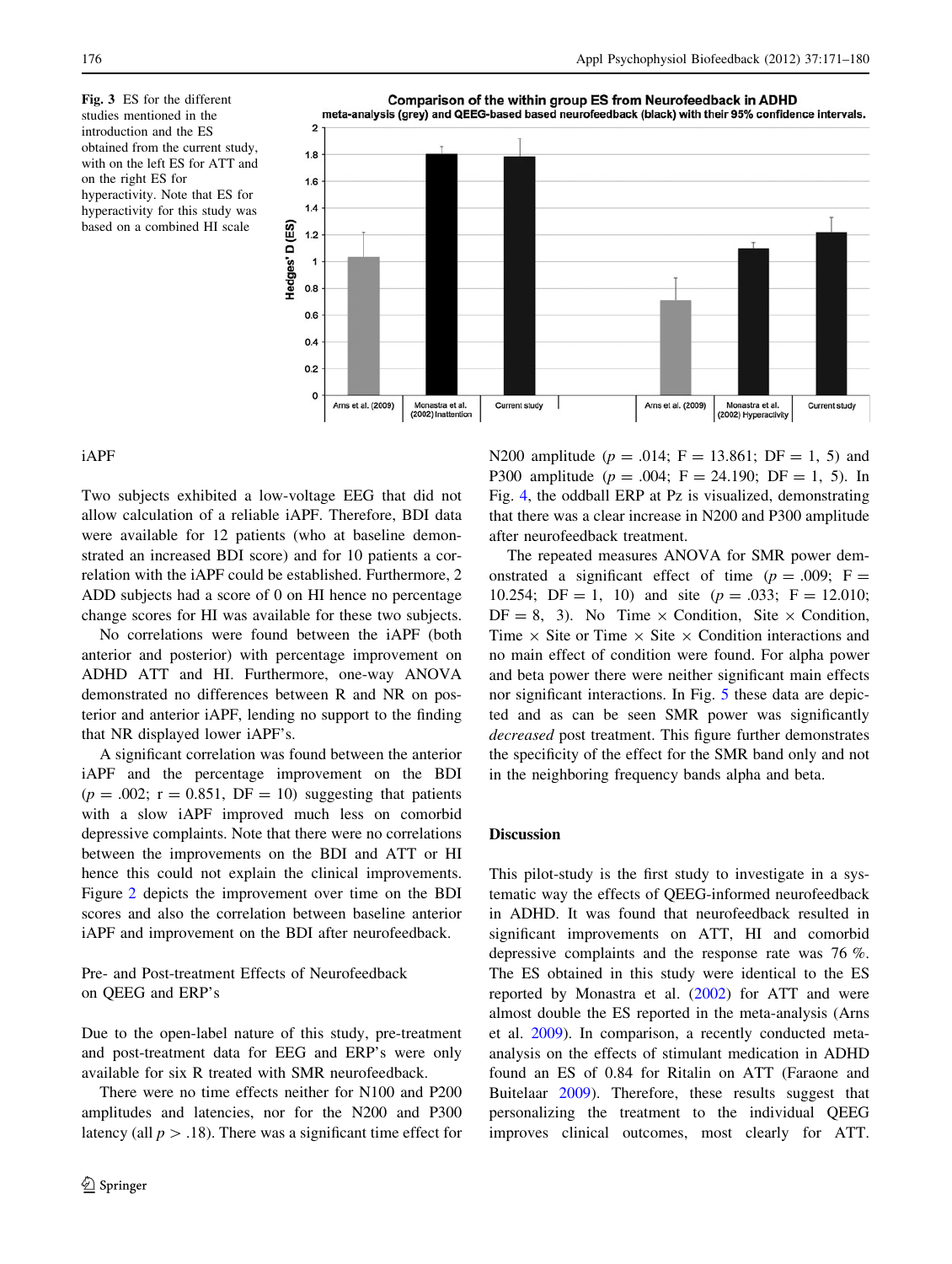<span id="page-6-0"></span>Fig. 4 Oddball ERP at Pz before and after treatment for a sub-group of patients who have all been treated with SMR neurofeedback. Note the clear increased N200 and P300 amplitudes after treatment



Regarding the effects on HI it is difficult to draw conclusions. Arns et al. ([2009\)](#page-8-0) already pointed out that the effects of neurofeedback on hyperactivity are to a large part due to non-specific treatment effects. In this study we only had a combined measure of HI making a direct comparison difficult and possibly explaining the slightly larger ES as compared to the other studies (see Fig. [3](#page-5-0)). Obviously, these results require replication in order to confirm these findings.

We did not find a clear relationship between a slow iAPF and treatment outcome on ADHD relevant measures as hypothesized. However, we did find that a slow anterior iAPF at baseline was associated with a smaller decrease of comorbid depressive complaints as measured on the BDI in agreement with the depression literature [tricyclic antidepressants: Ulrich et al. [\(1984](#page-9-0)), rTMS: Arns et al. [\(2010](#page-8-0), in press); Conca et al. [\(2000](#page-8-0))] supporting the notion that a slow anterior iAPF at baseline is related to worse treatment outcome on depressive complaints. In this study only few patients had an iAPF of 8 Hz or lower, whereas in Arns et al. [\(2008](#page-8-0), [2010\)](#page-8-0) this group was larger. Hence, in this sample the representation of slow iAPF's might have been too low to find a clear relationship between a slow iAPF and treatment outcome on ADHD rating scales. Therefore, the conclusion that neurofeedback can be considered an effective treatment for those patients with a slow iAPF and who do not respond to stimulant medication is unjustified at this moment. More research with larger samples is required to further investigate this issue.

Pre- to Post-treatment Effects

In a sub-group of R who all underwent an SMR protocol we were able to demonstrate specific pre- to post-treatment improvements such as increased N200 and P300 amplitude and specific effects only related to the SMR EEG frequency band. The N200 has been related to stimulus dis-crimination (Näätänen and Picton [1986\)](#page-9-0) and the P300 to attention and memory updating (for review see: Kenemans and Kähkönen  $2011$ ) and both have been found to be reduced in ADHD (for review see: Barry et al. [2003](#page-8-0)). Therefore, the finding of increased N200 and P300 amplitude suggests a normalization in underlying neural circuitry related to stimulus discrimination and attention/ memory updating. Normalization of ERP components in ADHD as a result of neurofeedback has been reported by several other authors as well (Heinrich et al. [2004](#page-8-0); Kropotov et al. [2005](#page-8-0); Wangler et al. [2011\)](#page-9-0), therefore this finding provides further support of the specificity of SMR neurofeedback in this sub-group of patients.

Regarding post-treatment EEG changes, patients exhibited decreased SMR power post-treatment whereas the neurofeedback aimed at increasing this frequency band. The observed effects in the EEG were specific to the narrow SMR frequency band of 12–15 Hz and were not found in the neighboring alpha and beta frequency bands, which suggests the effects are specific to the frequency band trained (see Fig. [5\)](#page-7-0).

Similar findings were observed in an earlier study by Pineda et al. ([2008\)](#page-9-0). They observed that children with autism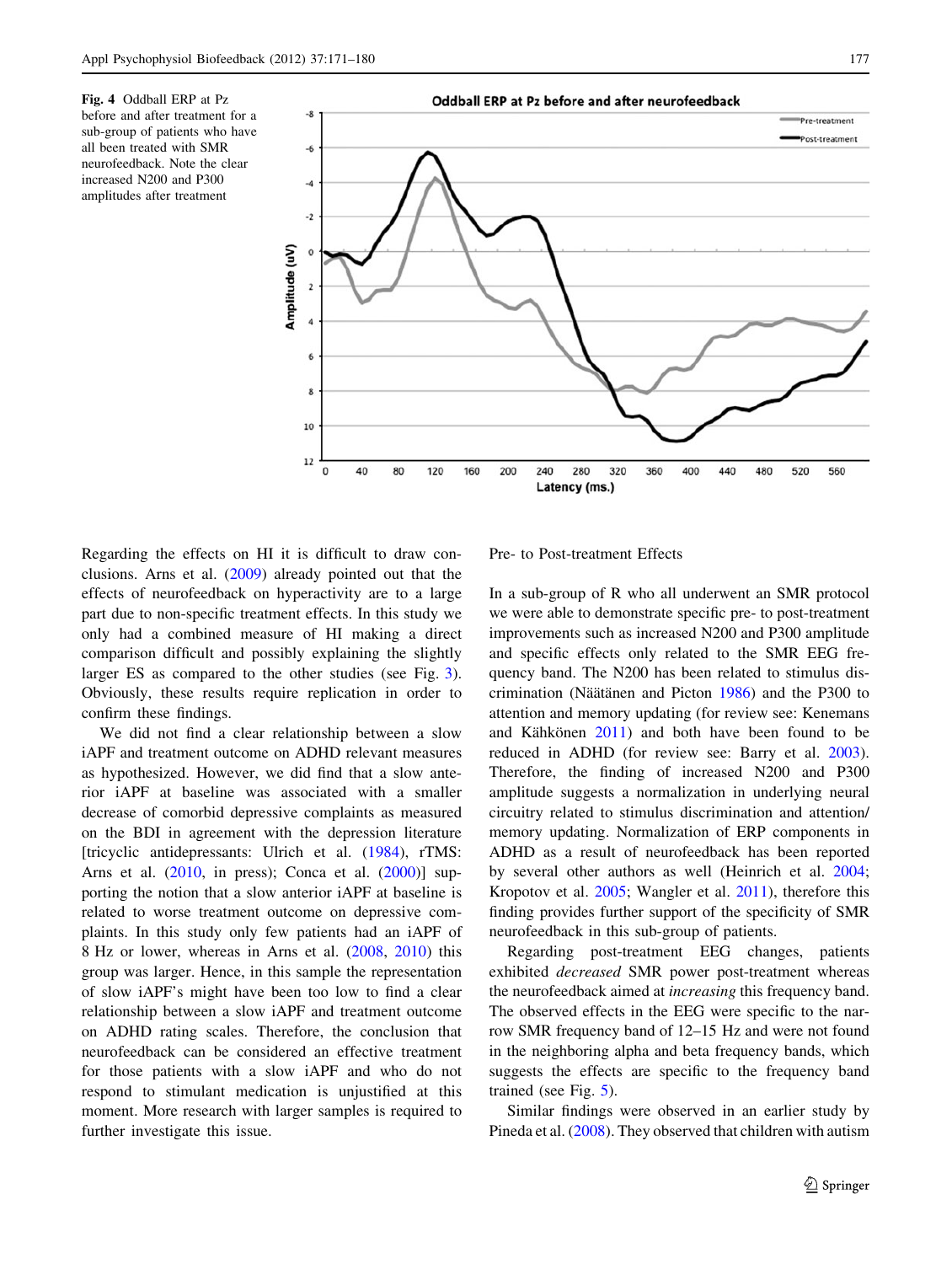<span id="page-7-0"></span>

Fig. 5 Pre- to post-treatment changes in EEG power for SMR power—which was trained using neurofeedback—and the neighboring frequency bands alpha and beta. Note the specific decrease in SMR power from pre- to post-treatment for both eyes open and eyes closed EEG, which is specific for only the SMR frequency band

demonstrated impaired mu-suppression when observing movement. In their double-blind neurofeedback study they rewarded mu rhythm (10–13 Hz) and found that mu-suppression was significantly improved after treatment. So by uptraining this frequency they found that children were better able to suppress that frequency. This finding hints at the notion that SMR neurofeedback serves as a procedure to teach people voluntary control over specific EEG frequencies, rather then structurally upregulate this EEG activity. This would be more in line with the Slow Cortical Potential neurofeedback (SCP) approach where children with ADHD learn to self-regulate their SCP towards both positivity and negativity (Heinrich et al. [2004;](#page-8-0) Strehl et al. [2006\)](#page-9-0). In an earlier BCI study in which we compared SCP and SMR as a means of achieving voluntary control, we also demonstrated that healthy volunteers are able to self regulate SMR in a comparable way as subjects can self-regulate their SCP's. In this study subjects had to randomly enhance or suppress their SMR relative to baseline, and 30 % gained control by SMR suppression whereas 40 % gained by control by SMR enhancement (Kleinnijenhuis et al. [2008](#page-8-0)) demonstrating that subjects develop individual strategies to achieve control.

## Limitations

This pilot-study lacked a (double-blind) control group hence it cannot be ruled out that the effects were due to non-specific treatment effects as pointed out in previous studies (Lansbergen et al. [2011](#page-8-0); Perreau-Linck et al. [2010](#page-9-0)). Furthermore, in contrast to most other studies, in this study neurofeedback was carried out as 'treatment as usual' and often patients had to pay out-of-pocket to cover the costs of neurofeedback. This might have potentially led to the higher ES as well. The comorbid depressive symptoms were only assessed in patients with initial deviating scores on the BDI and pre- and post-EEG and ERP's were only collected in a sub-group of responders, which limits the generalizability of the findings in this study. Therefore, future controlled studies should assess scales such as the BDI in all subjects and conduct pre- and post-treatment EEG and ERPs in all subjects to replicate and confirm the findings from this study.

Finally, calculating an ES based on pilot study data is not as reliable as calculating these on large RCT's (Kraemer et al. [2006](#page-8-0)), hence caution should be taken in interpreting the ES reported in this study. The reported ES in Fig. [3](#page-5-0) only provides a rough indication of the effects and an RCT is required to further substantiate this ES for QEEG informed neurofeedback.

## Summary

This pilot-study provides support for the possibility to personalize neurofeedback treatment to the individual QEEG using a limited set of decision rules whereby most patients are still treated with one of the well investigated neurofeedback protocols (SMR/Theta or Theta/Beta neurofeedback), resulting in high response rates and a relatively high ES on ATT. Furthermore, specific neurophysiological improvements (increased N200 and P300 ERP amplitudes and decreased SMR) were obtained in a sub-group of patients who were treated with SMR neurofeedback. Future studies employing randomized double-blind placebo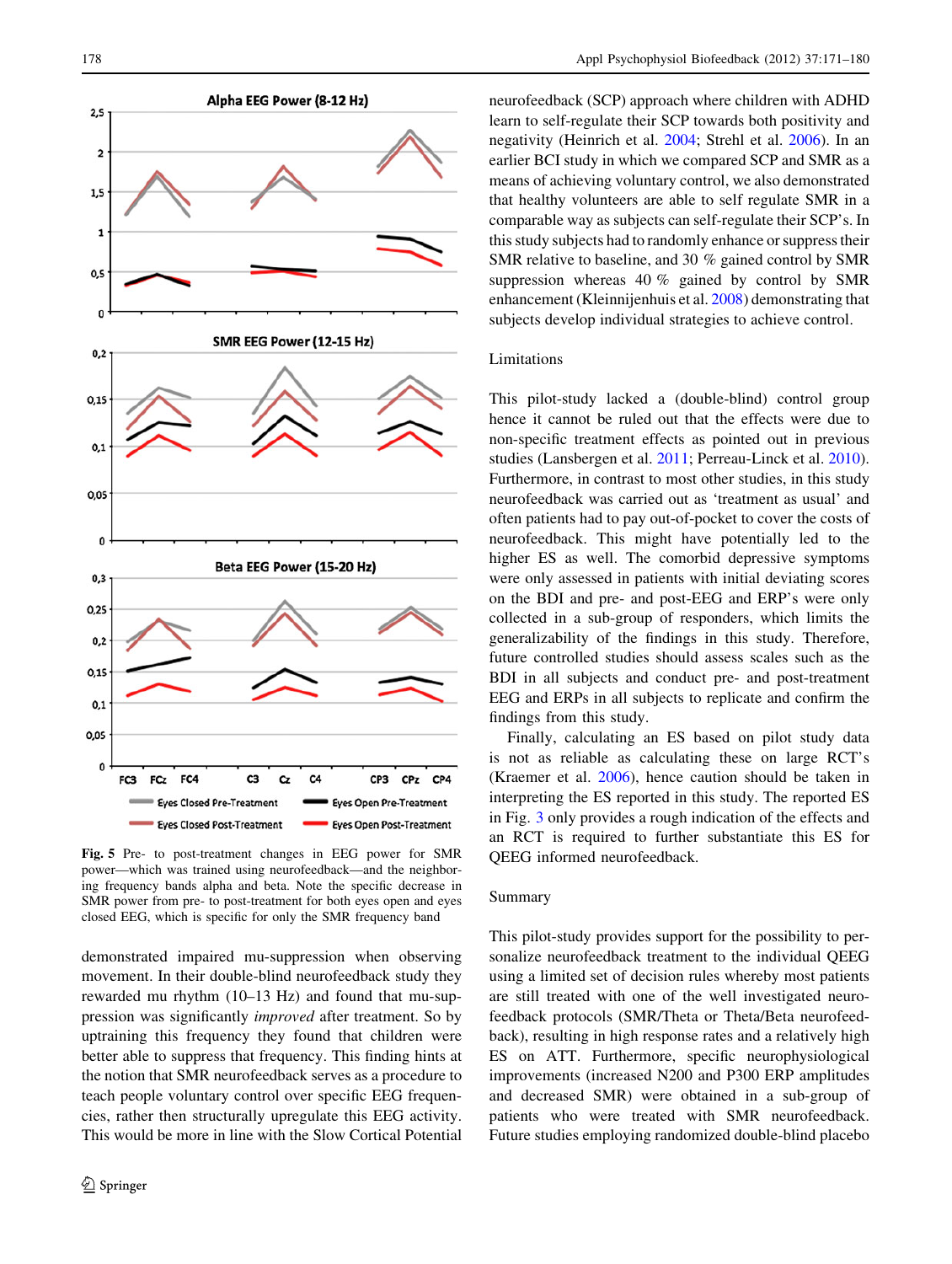<span id="page-8-0"></span>controlled designs and larger sample sizes are required to replicate these findings. The decision rules employed in this study could be easily used for designing a study employing more objective means of QEEG-based protocol selection.

Acknowledgments We want to acknowledge the helpful suggestions on a first version from Hartmut Heinrich, Dianne Winkelmolen and the swift responses from Michelle Wang in providing us with some of the data. Furthermore, we would like to acknowledge Sabine de Ridder for carrying out the neurofeedback sessions and Hanneke Friesen, Desiree Spronk and Niels Veth for further support in data collection and acquisition of QEEG and neuropsychology data.

Conflict of interest The authors report no conflict of interest in relation to this study.

Open Access This article is distributed under the terms of the Creative Commons Attribution License which permits any use, distribution, and reproduction in any medium, provided the original author(s) and the source are credited.

#### References

- Arns, M., de Ridder, S., Strehl, U., Breteler, M., & Coenen, A. (2009). Efficacy of neurofeedback treatment in ADHD: The effects on inattention, impulsivity and hyperactivity: A meta-analysis. Clinical EEG and Neuroscience, 40, 180–189.
- Arns, M., Drinkenburg, W. H. I. M., Fitzgerald, P. B., & Kenemans, J. L. (in press). Neurophysiological predictors of non-response to rTMS in depression. Brain Stimulation. doi[:10.1016/j.brs.2011.12.003](http://dx.doi.org/10.1016/j.brs.2011.12.003).
- Arns, M., Gunkelman, J., Breteler, M., & Spronk, D. (2008). EEG phenotypes predict treatment outcome to stimulants in children with ADHD. Journal of Integrative Neuroscience, 7, 421–438.
- Arns, M., Spronk, D., & Fitzgerald, P. B. (2010). Potential differential effects of 9 Hz rTMS and 10 Hz rTMS in the treatment of depression. Brain Stimulation, 3, 124–126.
- Barry, R. J., Johnstone, S. J., & Clarke, A. R. (2003). A review of electrophysiology in attention-deficit/hyperactivity disorder: II. Event-Related potentials. Clinical Neurophysiology, 114, 184–198.
- Chabot, R. J., Orgill, A. A., Crawford, G., Harris, M. J., & Serfontein, G. (1999). Behavioral and electrophysiologic predictors of treatment response to stimulants in children with attention disorders. Journal of Child Neurology, 14, 343–351.
- Chabot, R. J., & Serfontein, G. (1996). Quantitative electroencephalographic profiles of children with attention deficit disorder. Biological Psychiatry, 40, 951–963.
- Clark, C. R., Paul, R. H., Williams, L. M., Arns, M., Fallahpour, K., Handmer, C., et al. (2006). Standardized assessment of cognitive functioning during development and aging using an automated touchscreen battery. Archives of Clinical Neuropsychology, 21, 449–467.
- Clarke, A. R., Barry, R. J., McCarthy, R., & Selikowitz, M. (2001). Excess beta activity in children with attention-deficit/hyperactivity disorder: An atypical electrophysiological group. Psychiatry Research, 103, 205–218.
- Clarke, A. R., Barry, R. J., McCarthy, R., Selikowitz, M., Clarke, D. C., & Croft, R. J. (2003). Effects of stimulant medications on children with attention-deficit/hyperactivity disorder and excessive beta activity in their EEG. Clinical Neurophysiology, 114, 1729–1737.
- Clarke, A. R., Barry, R. J., McCarthy, R., Selikowitz, M., & Croft, R. J. (2002). EEG differences between good and poor responders to methylphenidate in boys with the inattentive type of attentiondeficit/hyperactivity disorder. Clinical Neurophysiology, 113, 1191–1198.
- Conca, A., Swoboda, E., König, P., Koppi, S., Beraus, W., Künz, A., et al. (2000). Clinical impacts of single transcranial magnetic stimulation (sTMS) as an add-on therapy in severely depressed patients under SSRI treatment. Human Psychopharmacology, 15, 429–438.
- Doppelmayr, M., Klimesch, W., Pachinger, T., & Ripper, B. (1998). Individual differences in brain dynamics: Important implications for the calculation of event-related band power. Biological Cybernetics, 79, 49–57.
- Faraone, S. V., & Buitelaar, J. (2009). Comparing the efficacy of stimulants for ADHD in children and adolescents using metaanalysis. European Child and Adolescent Psychiatry, 19, 353–364.
- Gevensleben, H., Holl, B., Albrecht, B., Schlamp, D., Kratz, O., Studer, P., et al. (2010). Neurofeedback training in children with ADHD: 6-Month follow-up of a randomised controlled trial. European Child and Adolescent Psychiatry, 19, 715–724.
- Gratton, G., Coles, M. G., & Donchin, E. (1983). A new method for off-line removal of ocular artifact. Electroencephalography and Clinical Neurophysiology, 55, 468–484.
- Hegerl, U., Himmerich, H., Engmann, B., & Hensch, T. (2010). Mania and attention-deficit/hyperactivity disorder: Common symptomatology, common pathophysiology and common treatment? Current Opinions in Psychiatry, 23, 1–7.
- Heinrich, H., Gevensleben, H., Freisleder, F. J., Moll, G. H., & Rothenberger, A. (2004). Training of slow cortical potentials in attention-deficit/hyperactivity disorder: Evidence for positive behavioral and neurophysiological effects. Biological Psychiatry, 55, 772–775.
- Johnstone, J., Gunkelman, J., & Lunt, J. (2005). Clinical database development: Characterization of EEG phenotypes. Clinical EEG and Neuroscience, 36, 99–107.
- Kenemans, J. L., & Kähkönen, S. (2011). How human electrophysiology informs psychopharmacology: From bottom-up driven processing to top-down control. Neuropsychopharmacology, 36, 26–51.
- Kessler, R. C., Adler, L., Barkley, R., Biederman, J., Conners, C. K., Demler, O., et al. (2006). The prevalence and correlates of adult ADHD in the United States: Results from the national comorbidity survey replication. American Journal of Psychiatry, 163, 716–723.
- Kleinnijenhuis, M., Arns, M. W., Spronk, D. B., Breteler, M. H. M., & Duysens, J. E. J. (2008). Comparison of discrete-trial based SMR and SCP training and the interrelationship between SCP and SMR networks: Implications for brain-computer interfaces and neurofeedback. Journal of Neurotherapy, 11, 19–35.
- Kooij, J. J., Buitelaar, J. K., van den Oord, E. J., Furer, J. W., Rijnders, C. A., & Hodiamont, P. P. (2005). Internal and external validity of attention-deficit hyperactivity disorder in a population-based sample of adults. Psychological Medicine, 35, 817–827.
- Kraemer, H. C., Mintz, J., Noda, A., Tinklenberg, J., & Yesavage, J. A. (2006). Caution regarding the use of pilot studies to guide power calculations for study proposals. Archives of General Psychiatry, 63, 484–489.
- Kropotov, J. D., Grin-Yatsenko, V. A., Ponomarev, V. A., Chutko, L. S., Yakovenko, E. A., & Nikishena, I. S. (2005). ERPs correlates of EEG relative beta training in ADHD children. International Journal of Psychophysiology, 55, 23–34.
- Lansbergen, M., Arns, M., van Dongen-Boomsma, M., Spronk, D., & Buitelaar, J. K. (2011a). The increase in theta/beta ratio on